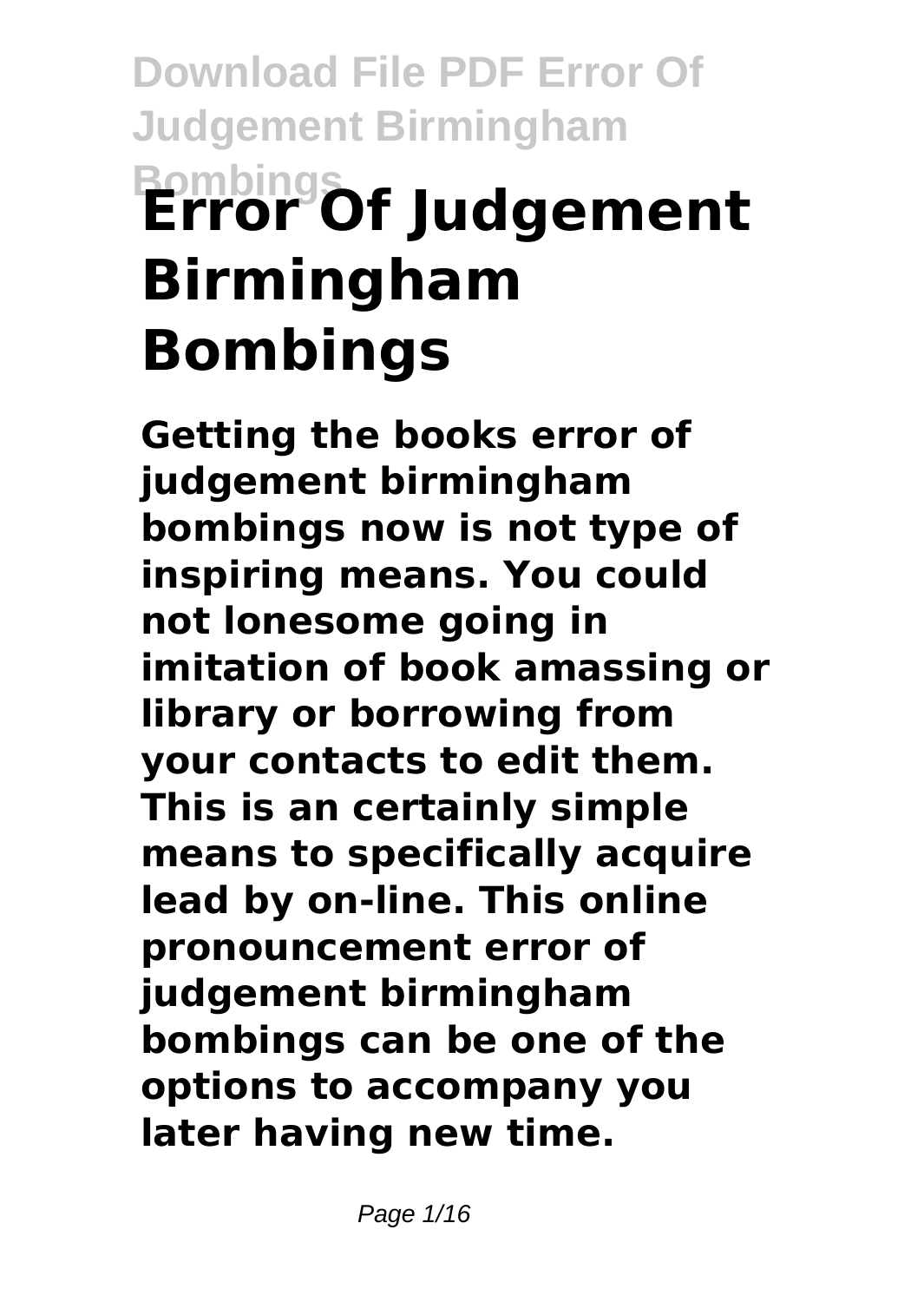**Bombings It will not waste your time. believe me, the e-book will enormously sky you further business to read. Just invest tiny time to log on this on-line notice error of judgement birmingham bombings as without difficulty as evaluation them wherever you are now.**

**Now you can make this easier and filter out the irrelevant results. Restrict your search results using the search tools to find only free Google eBooks.** 

**Ex-MP Chris Mullin called 'scum' for pub bomb name** Page 2/16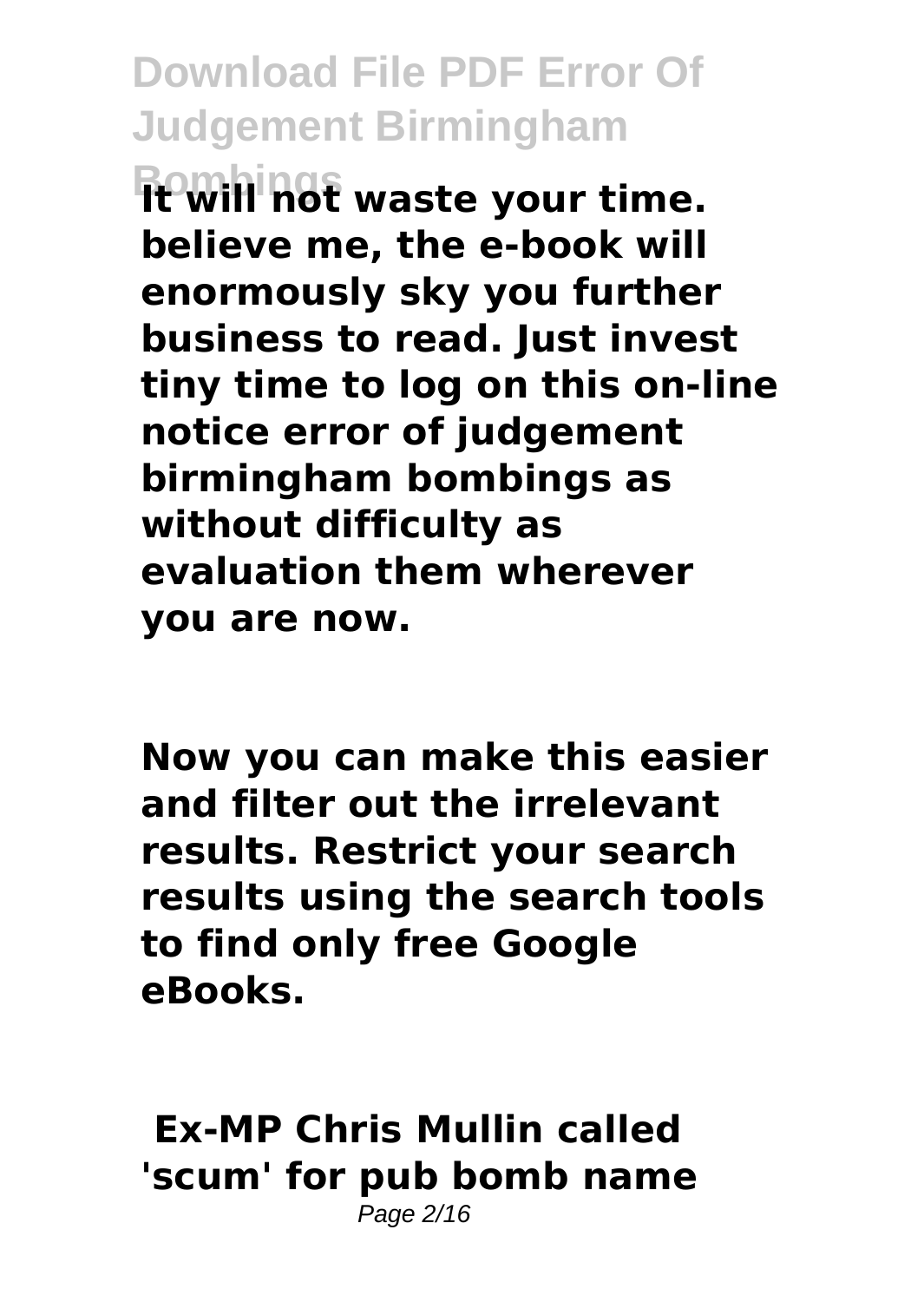## **Download File PDF Error Of Judgement Birmingham Bombings silence ...**

**Birmingham pub bombings. The Birmingham pub bombings took place on 21 November 1974 and were attributed to the Provisional Irish Republican Army (IRA). Improvised explosive devices were placed in two central Birmingham pubs: the Mulberry Bush at the foot of the Rotunda, and the Tavern in the Town – a basement pub in New Street.The resulting explosions, at 20:25 and 20:27, collectively were ...**

**Birmingham Six - Wikipedia COVID-19 Resources. Reliable information about the coronavirus (COVID-19) is available from the World** Page 3/16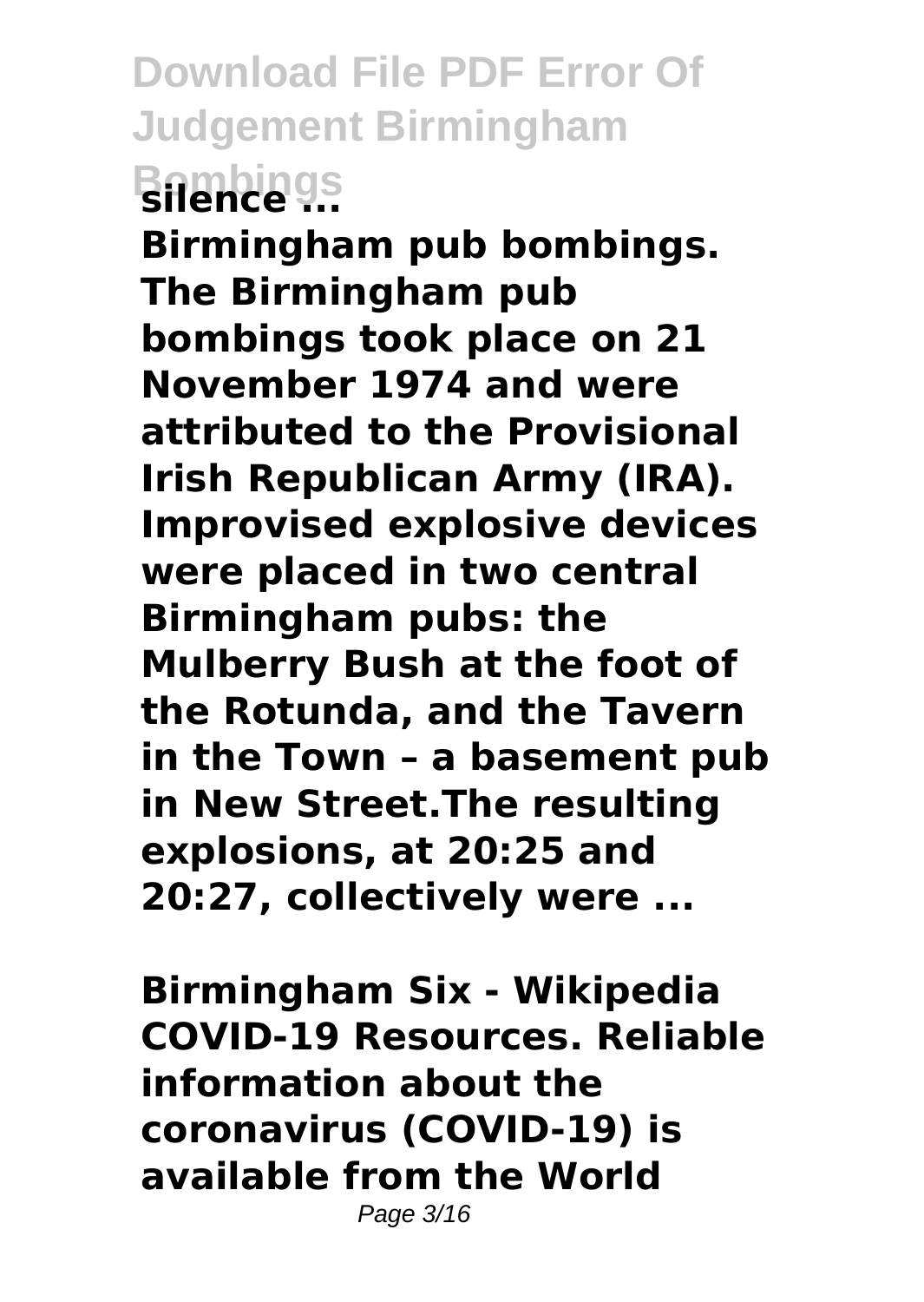**Bombings Health Organization (current situation, international travel).Numerous and frequently-updated resource results are available from this WorldCat.org search.OCLC's WebJunction has pulled together information and resources to assist library staff as they consider how to handle coronavirus ...**

**File. '"Error of Judgement." Contract' - Birmingham Six ... Background to the case of the Birmingham Six. On 21 November, 1974, an IRA bombing campaign in the West Midlands culminated in explosions at two public houses in the centre of Birmingham, 'The Tavern in** Page 4/16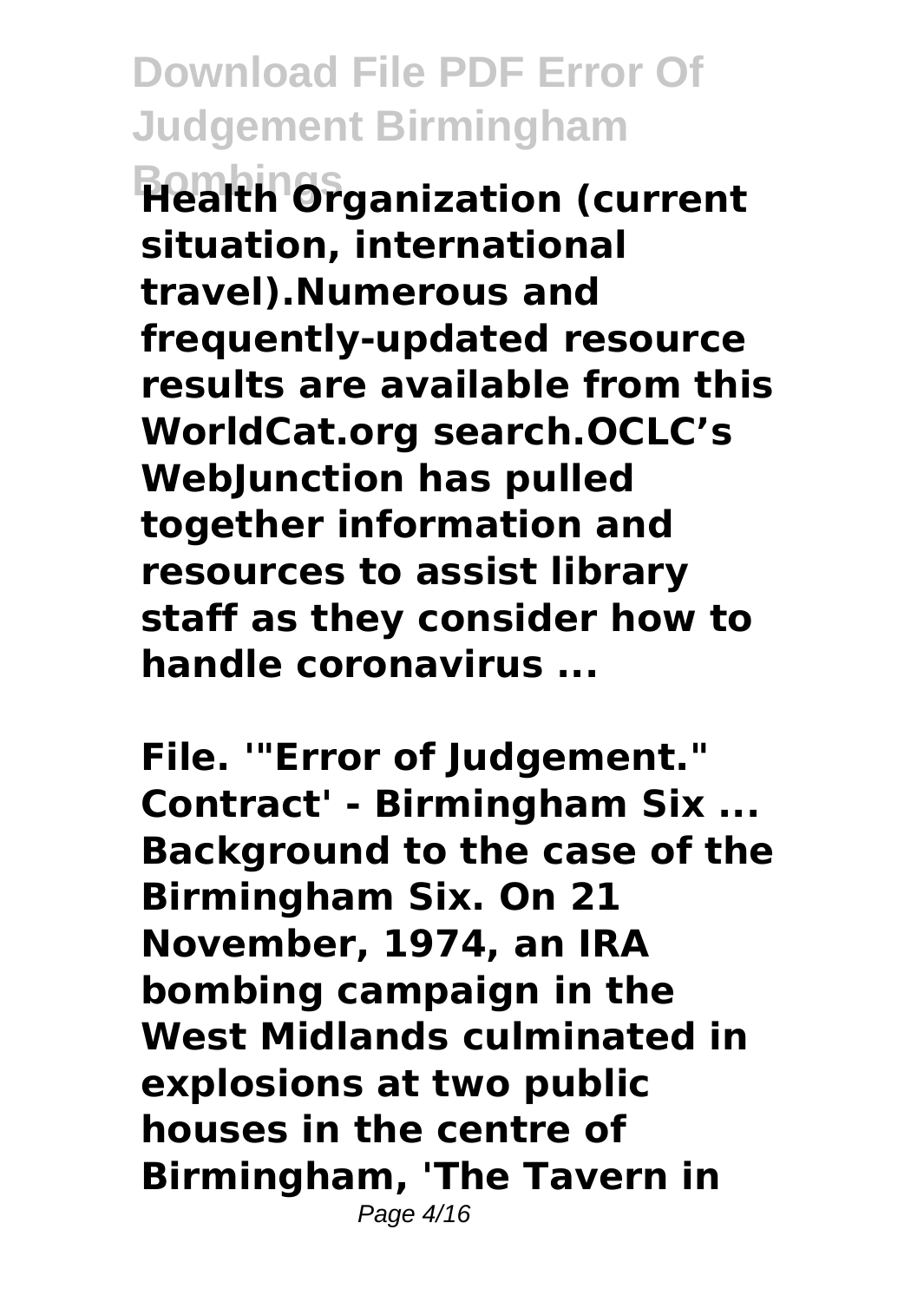**Download File PDF Error Of Judgement Birmingham Bombings the Town' and 'The Mulberry Bush'. Twenty-one people died and at least 160 were injured.**

**Error of judgement : the Birmingham bombings (Book, 1986 ...**

**The wreckage of the Mulberry Bush pub in Birmingham, the day after it was bombed by the IRA on November 21, 1974. Another city-centre pub, the Tavern in the Town, was bombed almost simultaneously ...**

**Error of Judgement: Truth About the Birmingham Bombings ... Buy Error of Judgement: Birmingham Bombings By** Page 5/16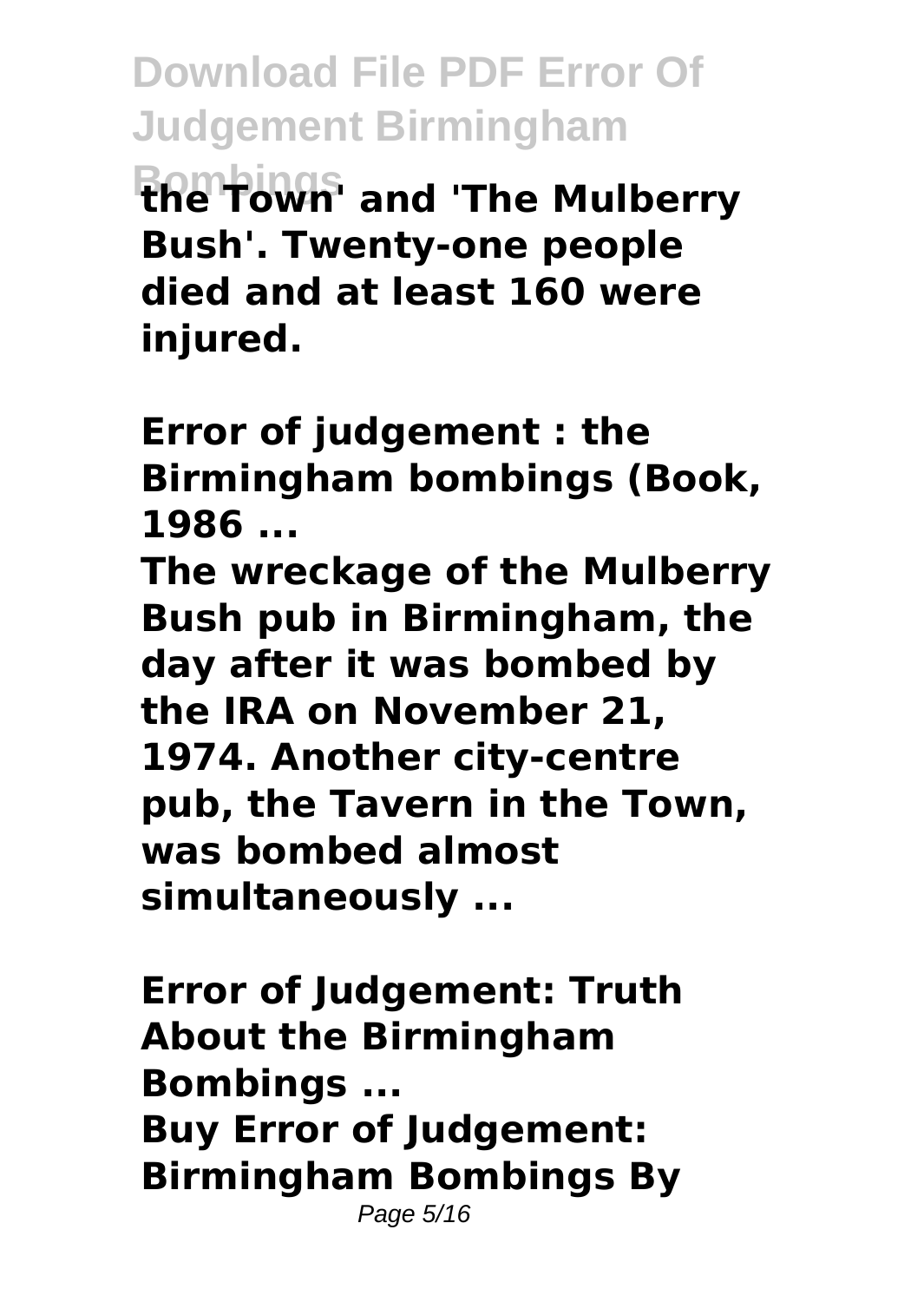**Bombings Chris Mullin. Available in used condition with free delivery in the UK. ISBN: 9781853710902. ISBN-10: 1853710903**

**Error of Judgement: The Truth About The Birmingham ... The so called "Birmingham Six" were sentenced for life. Chris Mullin was one of the people who was doubtful about this case and started his own investigations. In the following years he found the truth about the Birmingham bombings, but it took 16 years until the Birmingham Six were released.**

**Error of Judgement: Birmingham Bombings by** Page 6/16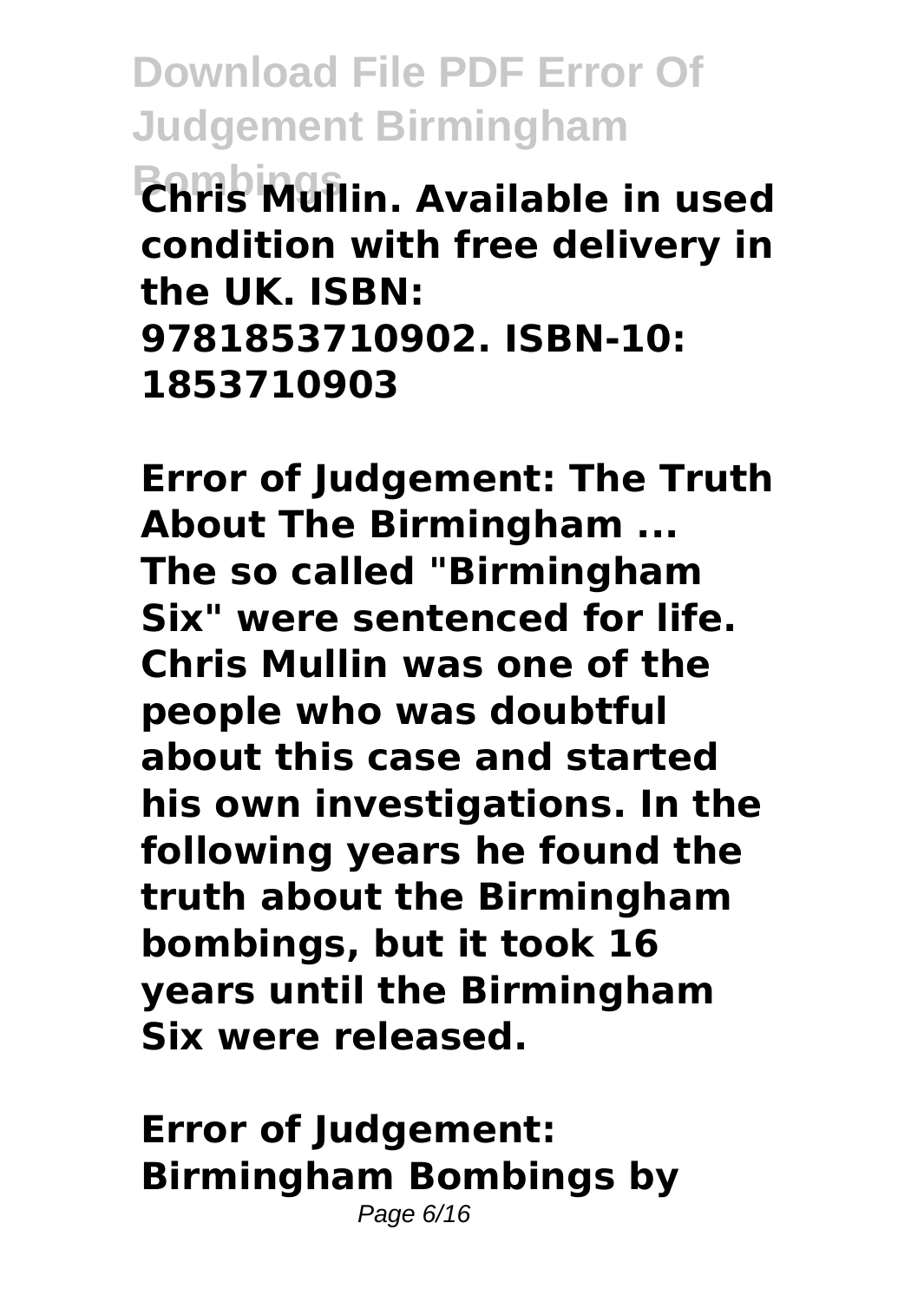**Download File PDF Error Of Judgement Birmingham Bombings Chris Mullin ... The Birmingham pub bombings occurred on 21 November 1974 in Birmingham, England. Bombs exploded in two central Birmingham pubs – the "Mulberry Bush" and the "Tavern in the Town" – killing 21 people and injuring 182. Although telephoned warnings were sent, the pubs were not evacuated in time. Members of the Provisional Irish Republican Army (IRA) are believed to have been responsible ...**

**Error of Judgement: The Truth About The Birmingham Bombings The Birmingham Six were six** Page 7/16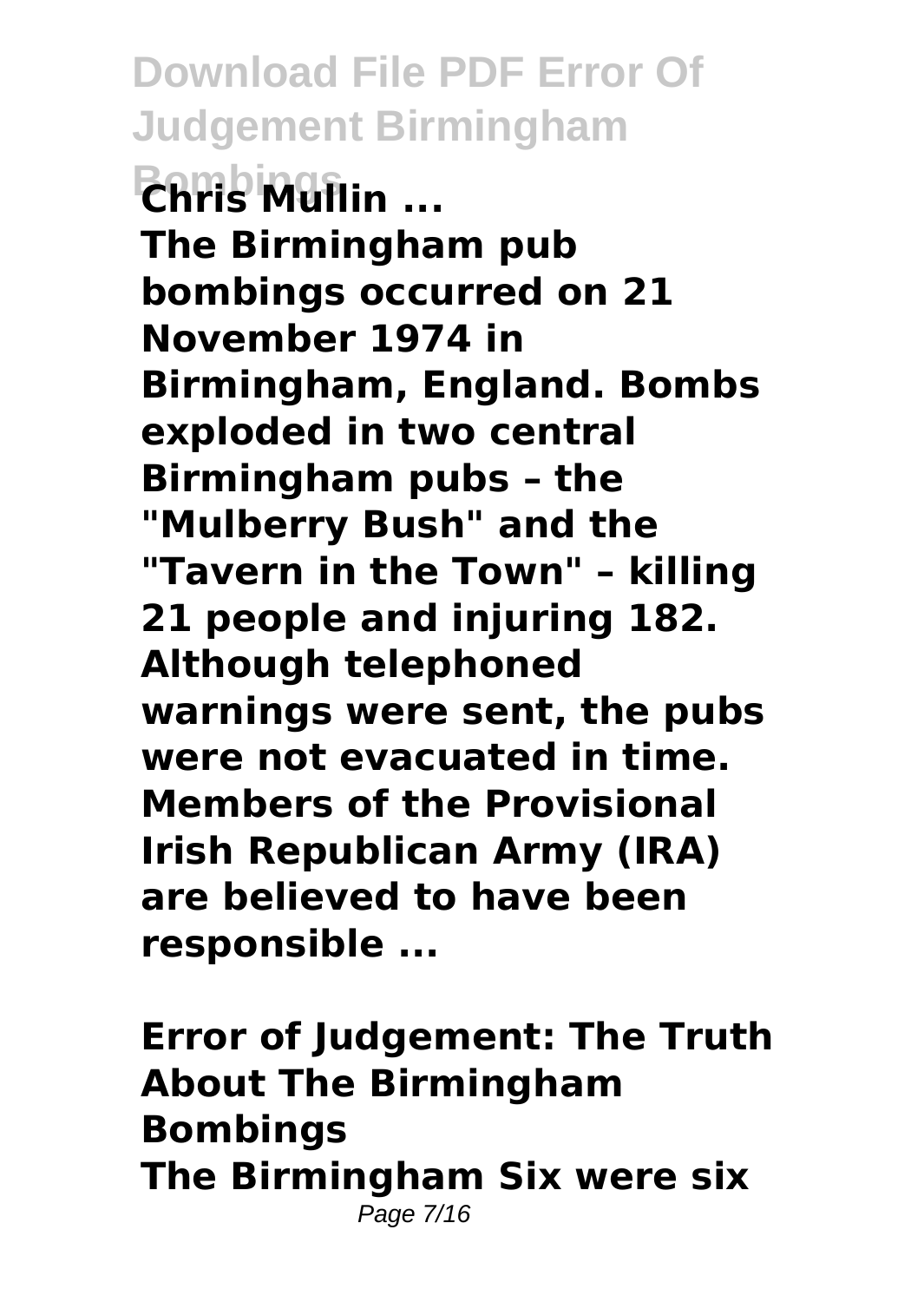**Download File PDF Error Of Judgement Birmingham Bombings men--Hugh Callaghan, Patrick Joseph Hill, Gerard Hunter, Richard McIlkenny, William Power and John Walker--sentenced to life imprisonment in 1975 in England for the Birmingham pub bombings.**

**Birmingham Six Case - Miscarriages of Justice Campaigning ... The Birmingham pub bombings were carried out on 21 November 1974, when bombs exploded in two public houses in Birmingham, England, killing 21 people and injuring 182 others.. The Provisional Irish Republican Army has never officially admitted responsibility for** Page 8/16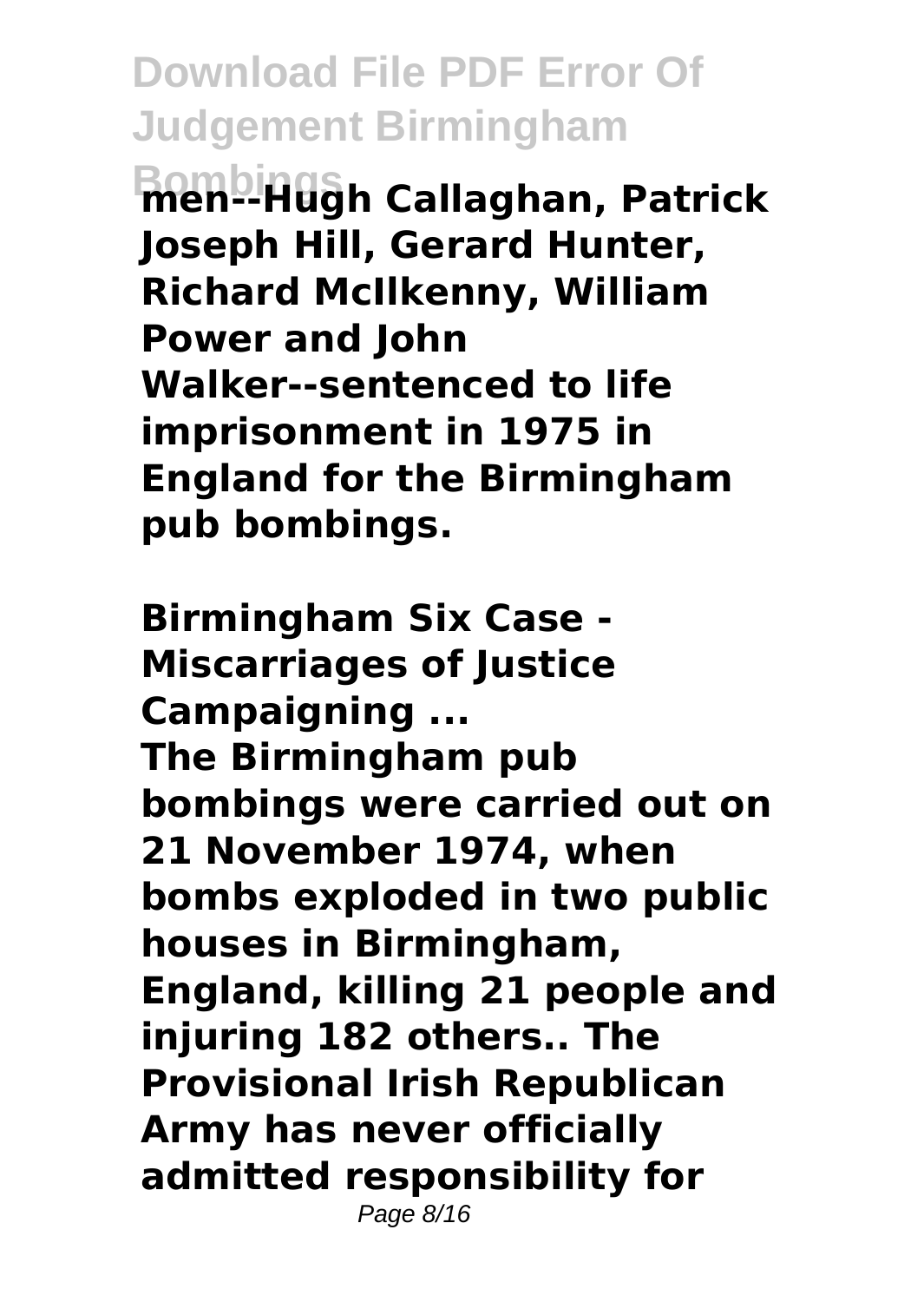**Download File PDF Error Of Judgement Birmingham Bombings the Birmingham pub bombings, although a former senior officer of the organisation confessed to their involvement in 2014.**

**Timeline: The Birmingham pub bombings Birmingham 6 is an Industrial/EBM group founded in 1991 from Denmark. They are named after the Birmingham Six, a group of Irish men mistakenly imprisoned for the Birmingham pub bombings. Members include Kim Løhde Peterson and Michael Hillerup.They took on the name as they focused on injustices worldwide, but particularly in western** Page 9/16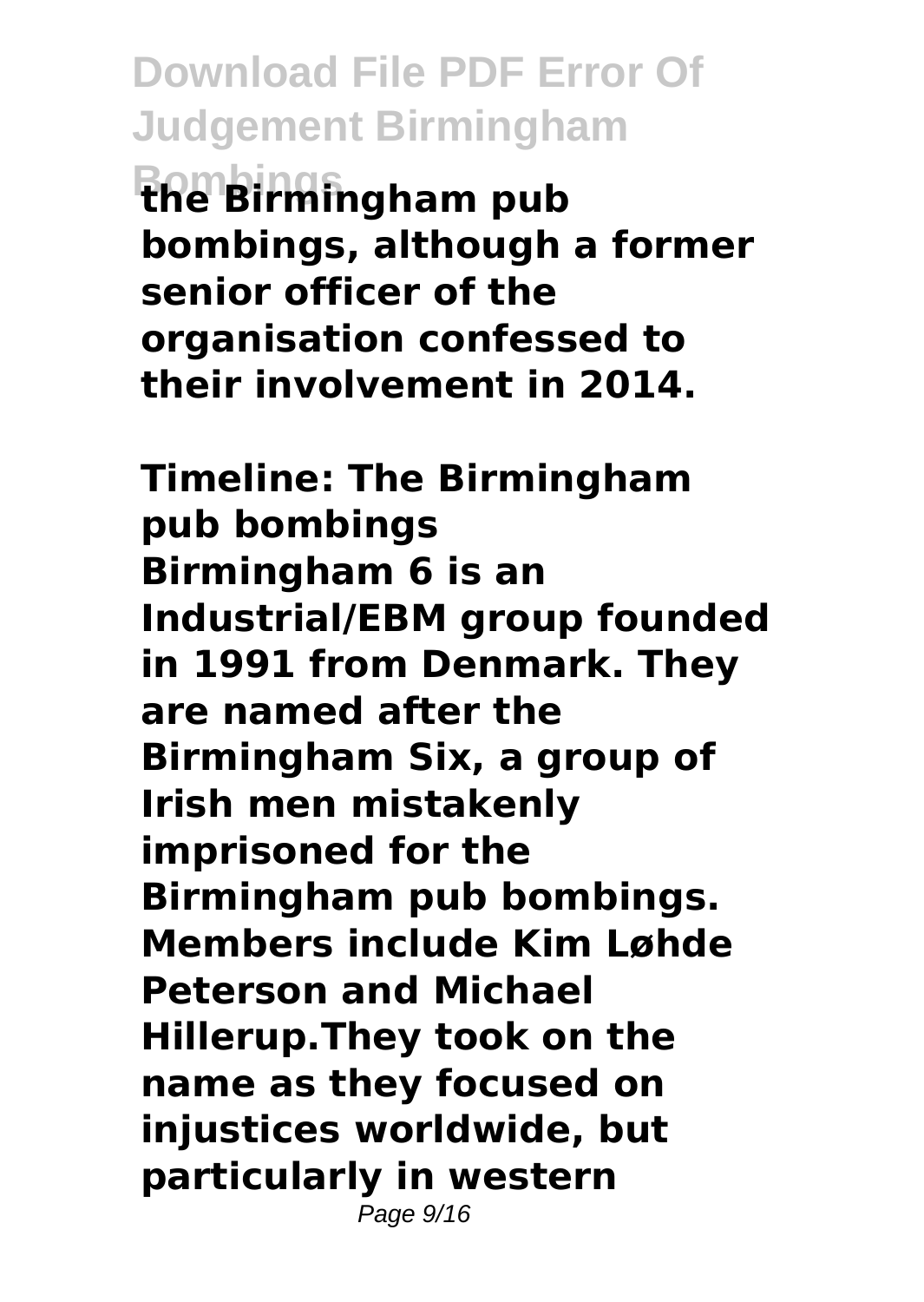**Download File PDF Error Of Judgement Birmingham Bombings democratic society.**

**Error Of Judgement Birmingham Bombings The version I read was from 1989 which meant the innocent Birmingham Six still had two more years in prison. This is a superb book which documents the events of the Birmingham pub bombings and beyond right up to the time that Chris Mullin meets one of the actual bombers.**

**Error of Judgement — Birmingham 6 | Last.fm Find many great new & used options and get the best deals for Error of Judgement: Birmingham Bombings by**

Page 10/16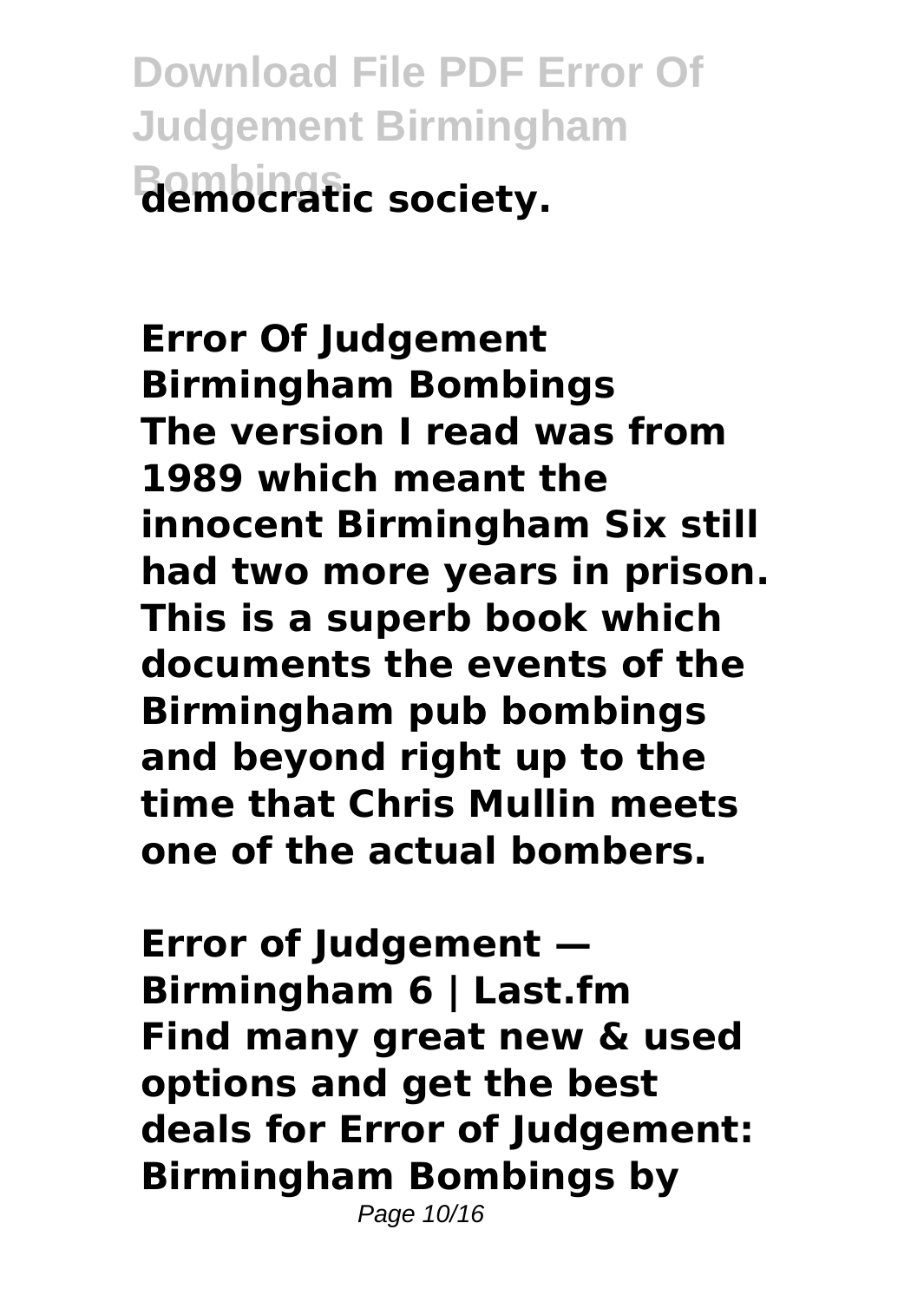**Bombings Chris Mullin (Hardback, 1986) at the best online prices at eBay!**

**Error of judgement: the truth about the Birmingham bombings "The Truth About the Birmingham Bombings" At just after 4 p.m., on Thursday, March 14, 1991, the British legal system disgorged its most celebrated victims. The six innocent men convicted of the Birmingham pub bombings emerged from the front entrance of the Central Criminal Court. The Old Bailey was lined with cheering wellwishers.**

**Error of Judgement: The Truth** Page 11/16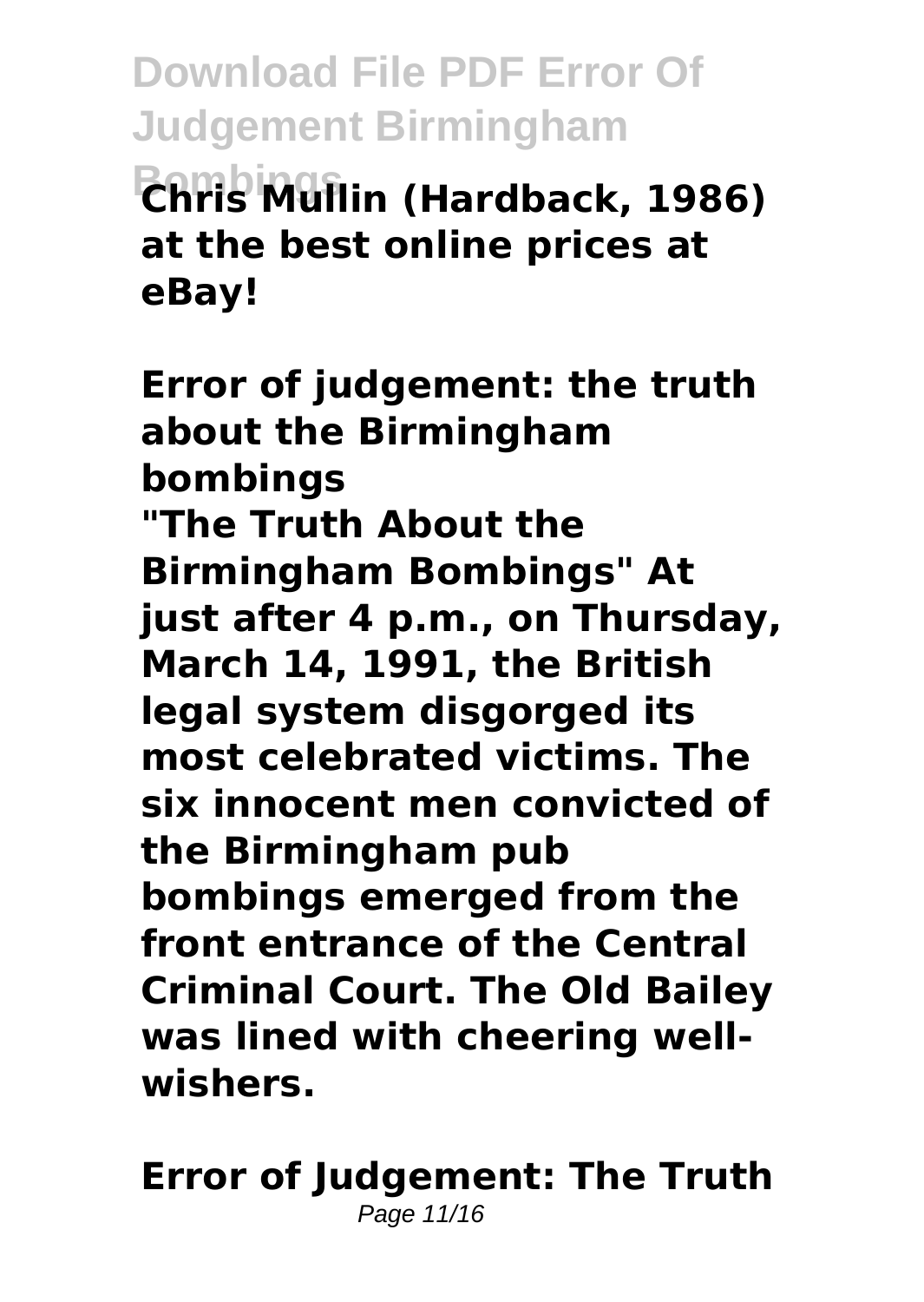**Bombings About the Birmingham ... The truth about the Birmingham Bombings - the story of how six innocent men were convicted of the biggest murder in British history. Customer reviews. 4.3 out of 5 stars. 4.3 out of 5. 12 global ratings. 5 star 55% 4 star 38% 3 star ...**

**Error of Judgement By Chris Mullin | Used | 9781853710902 ... While the libraries are closed no fines will be charged and loans will autorenew. Please see the Remote Learning Support Guide for further information on how we can continue to help support your studies.**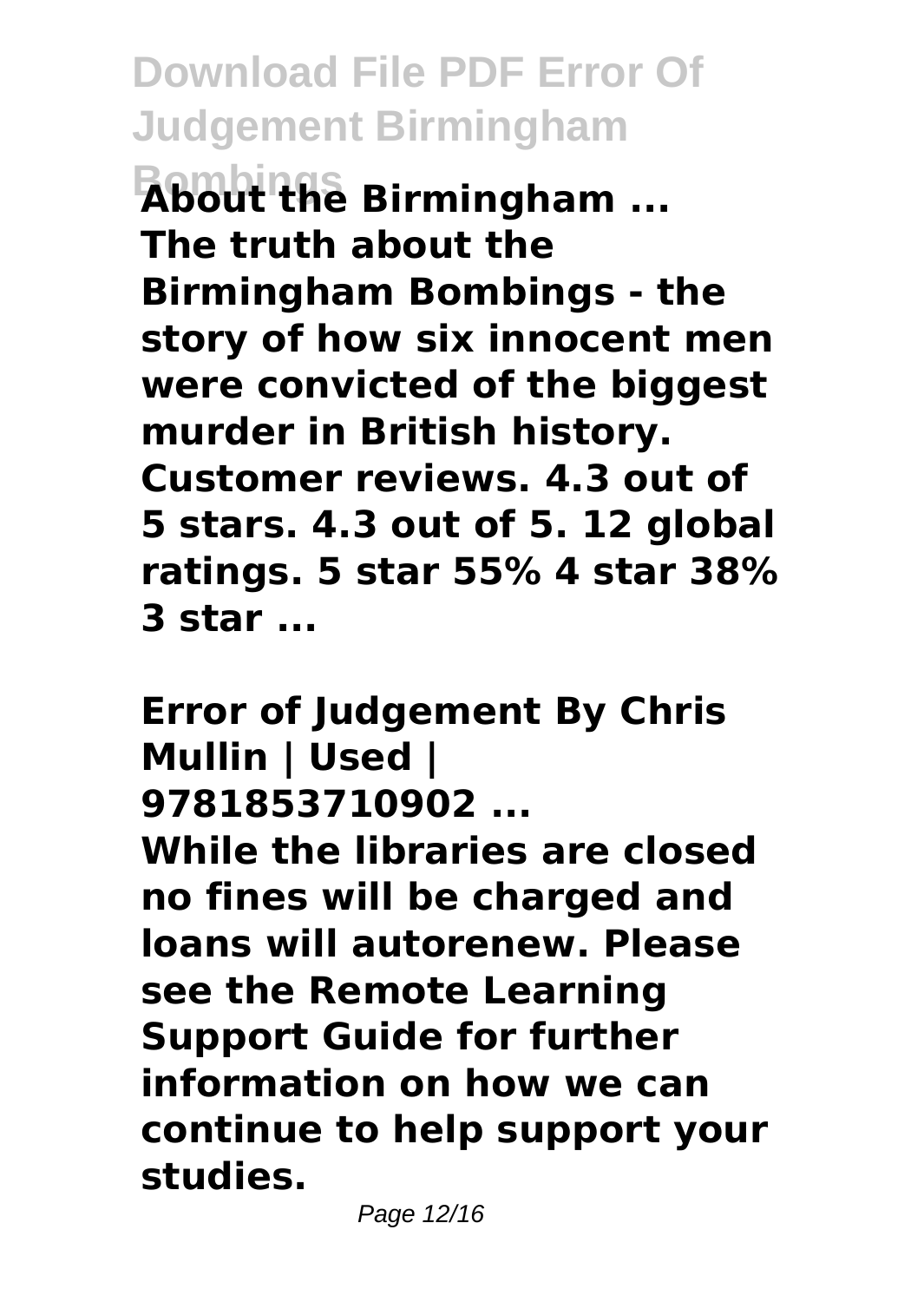**Chris Mullin Ex MP Interview with Chris Mullin as part of the Birmingham 1974 Inquiry U DMU/5/1/22a 'Inadmissable Evidence' U DMU/5/1/23 'Inadmissable Evidence: letters from Jane Burwood, a victim of the Bombings' U DMU/5/1/24**

**Chris Mullin · Diary: The Birmingham Bombers · LRB 21**

**...**

**No-one has been legitimately convicted of the Birmingham pub bombings. "The people who did this have never admitted it. The agreement doesn't apply to them," Julie Hambleton said.**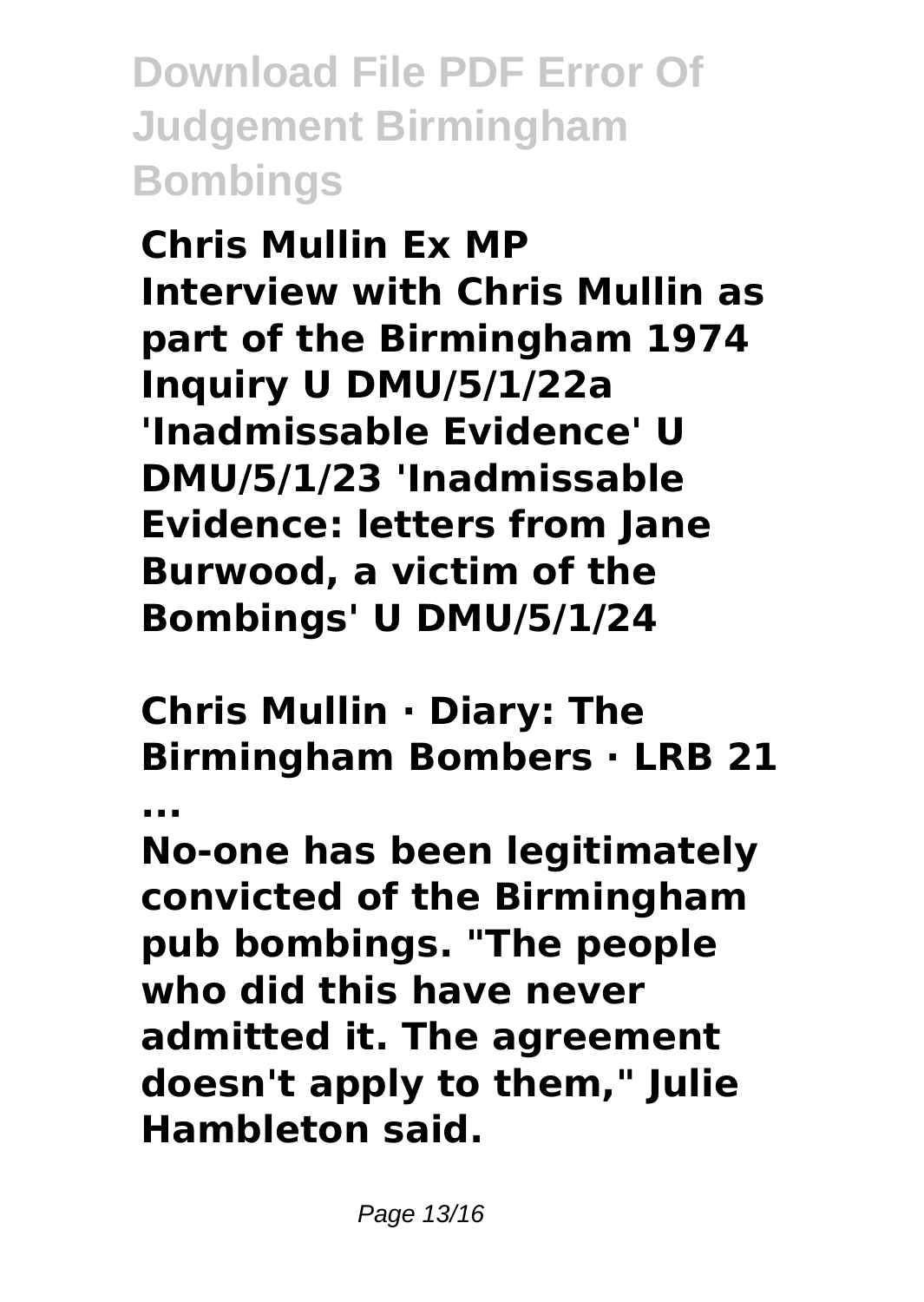**Bombings Birmingham pub bombings - Wikipedia**

**The Birmingham Six were six men: Hugh Callaghan, Patrick Joseph Hill, Gerard Hunter, Richard McIlkenny, William Power and John Walker, who, in 1975, were each sentenced to life imprisonment following their false convictions for the Birmingham pub bombings.**

**Error of Judgement the Truth About the Birmingham Bombings ...**

**O n the evening of 21 November 1974, bombs planted by the IRA in two crowded Birmingham pubs, the Tavern in the Town and the Mulberry Bush, exploded, killing 21 people and injuring** Page 14/16